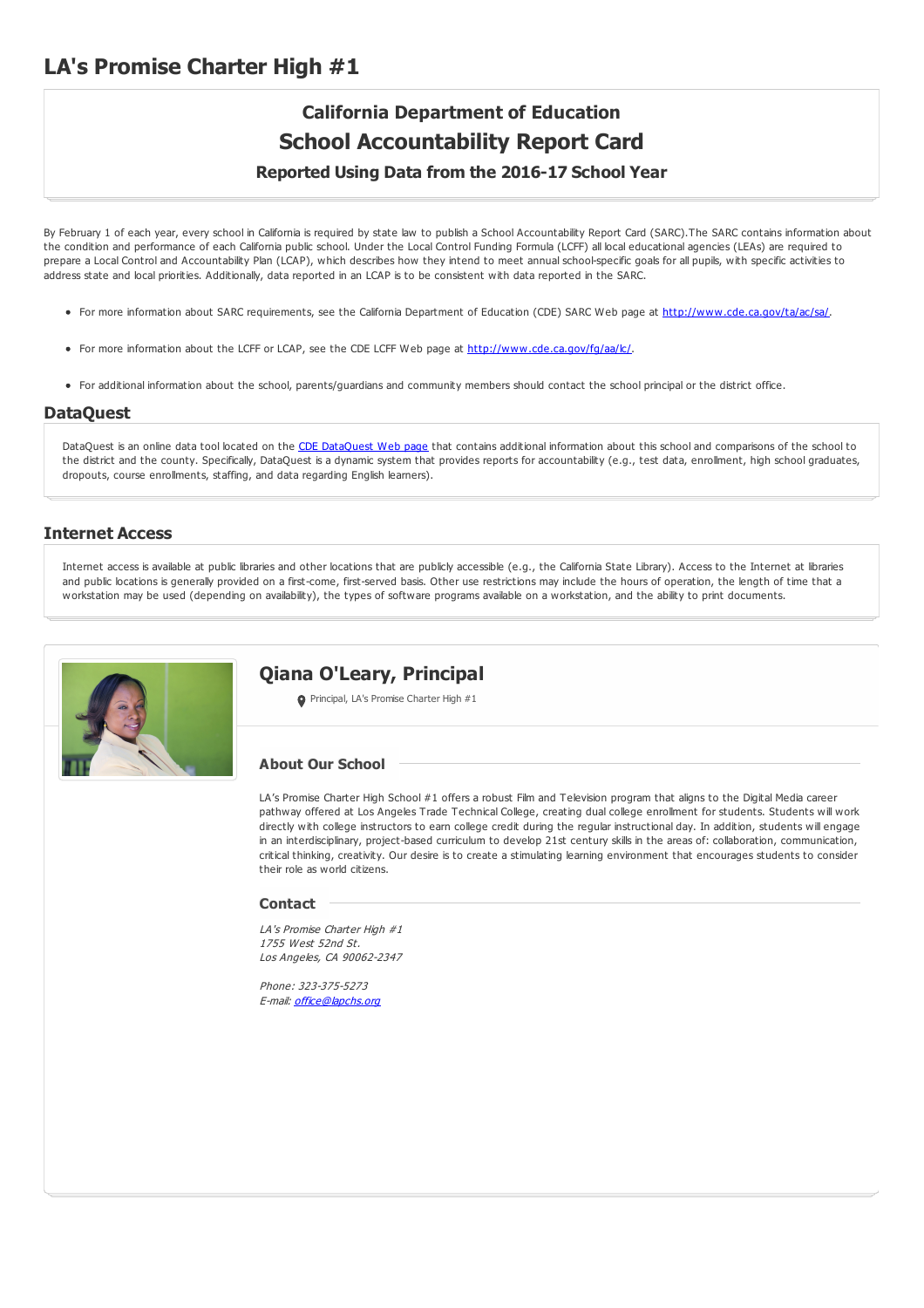## **About This School**

**Contact Information (School Year 2017-18)**

| <b>District Contact Information (School Year 2017-18)</b> |                              |  |
|-----------------------------------------------------------|------------------------------|--|
| <b>District Name</b>                                      | LA's Promise Charter High #1 |  |
| <b>Phone Number</b>                                       | (213) 745-4928               |  |
| Superintendent                                            | Donna Jacobson               |  |
| <b>E-mail Address</b>                                     | donnaj@lapromisefund.org     |  |
| <b>Web Site</b>                                           | www.lapchs.org               |  |

| School Contact Information (School Year 2017-18)    |                              |  |
|-----------------------------------------------------|------------------------------|--|
| <b>School Name</b>                                  | LA's Promise Charter High #1 |  |
| <b>Street</b>                                       | 1755 West 52nd St.           |  |
| City, State, Zip                                    | Los Angeles, Ca, 90062-2347  |  |
| <b>Phone Number</b>                                 | 323-375-5273                 |  |
| Principal                                           | Qiana O'Leary, Principal     |  |
| <b>E-mail Address</b>                               | office@lapchs.org            |  |
| <b>Web Site</b>                                     | www.lapchs.org               |  |
| County-District-School 19101990135582<br>(CDS) Code |                              |  |

Last updated: 1/17/2018

### **School Description and Mission Statement (School Year 2017-18)**

The LA Promise Charter High School #1 will begin its first year of operation in 2017-2018 by opening its door to a 9th grade class of 110 students. LAPCHS#1 will offer ALL students a robust educational program that includes the following services:

- A Film and Television career-themed education
- A small school of 440 students (9th-12th)
- A strong college-going culture including dual-enrollment college courses
- Project-based learning, connecting instruction to real world applications
- Personalized instruction built on relationships between adults and students
- A school where ALL students are welcome and supported to succeed

#### **Mission Statement**

Preparing Los Angeles Students for Success in College, Career, and Life

#### **Vision Statement**

To radically improve the future of the community by creating impactful and effective schools that graduate students college and career-ready.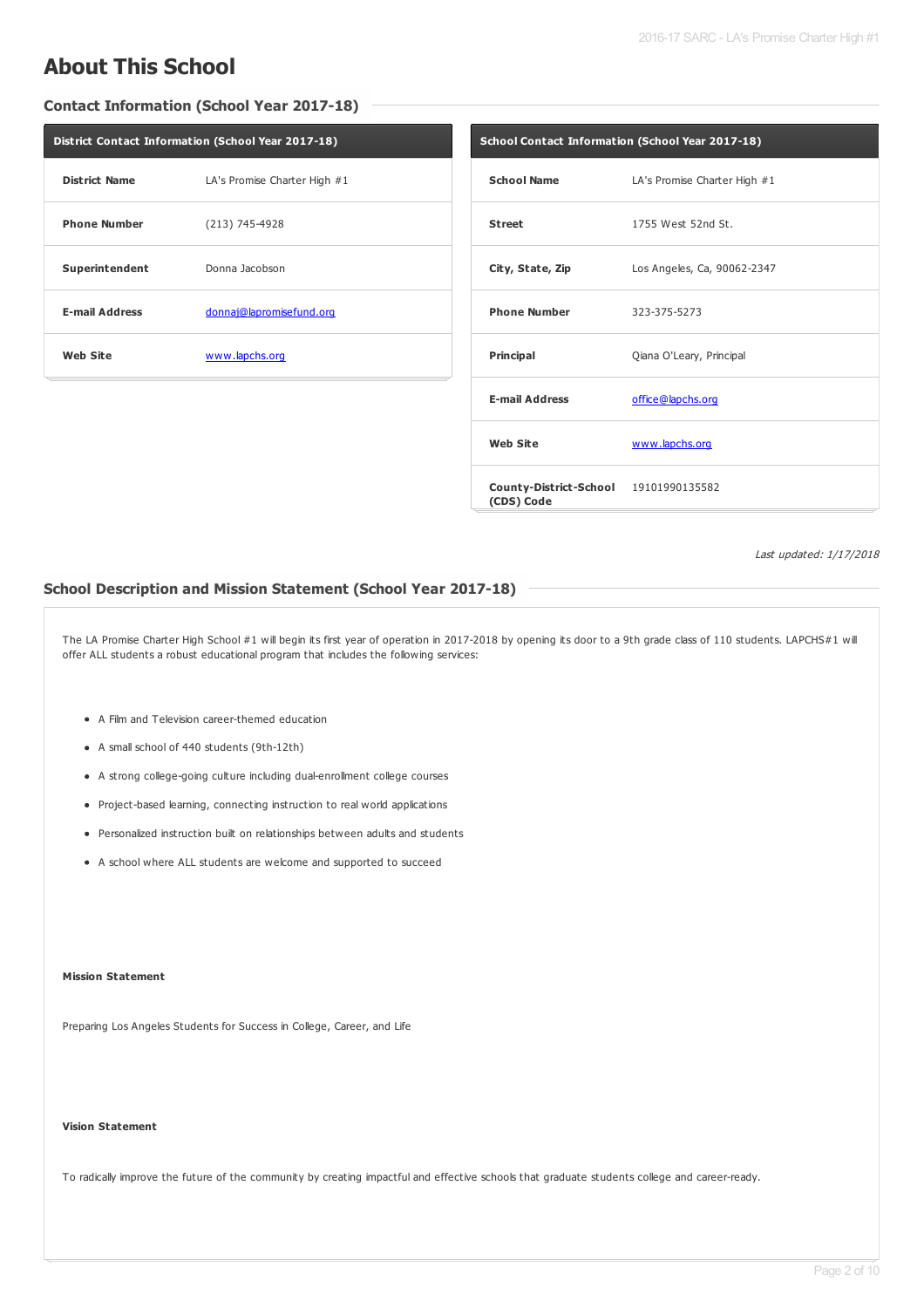Last updated: 1/17/2018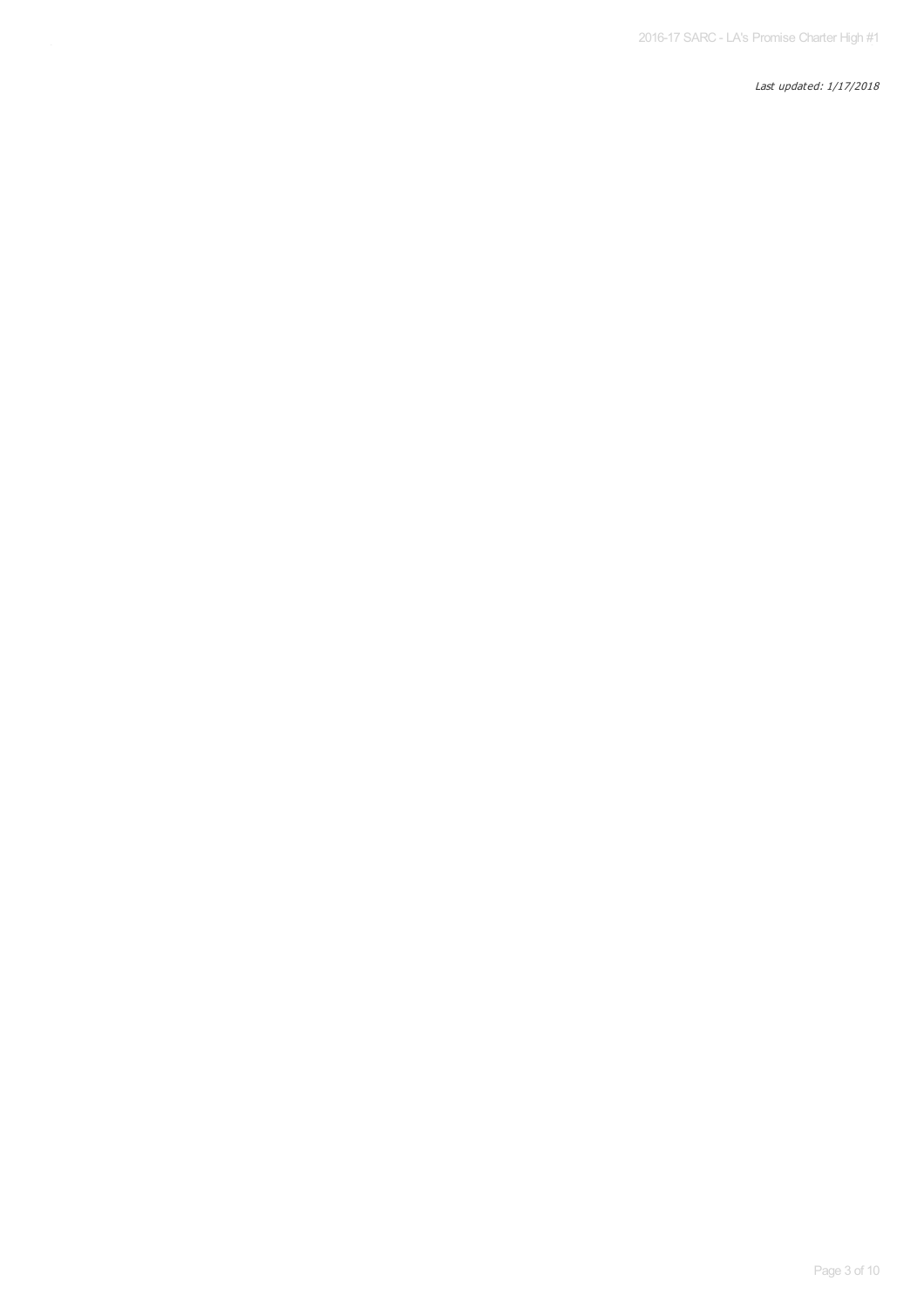## **A. Conditions of Learning**

# **State Priority: Basic**

The SARC provides the following information relevant to the State priority: Basic (Priority 1):

- . Degree to which teachers are appropriately assigned and fully credentialed in the subject area and for the pupils they are teaching;
- Pupils have access to standards-aligned instructional materials; and
- School facilities are maintained in good repair

### **Teacher Credentials**

| <b>Teachers</b>                                                                   | School         |                |                | <b>District</b> |
|-----------------------------------------------------------------------------------|----------------|----------------|----------------|-----------------|
|                                                                                   | $2015 -$<br>16 | $2016 -$<br>17 | $2017 -$<br>18 | $2017 -$<br>18  |
| With Full Credential                                                              |                |                | 5              | 5               |
| Without Full Credential                                                           |                |                | 1              | 1               |
| Teachers Teaching Outside Subject<br>Area of Competence (with full<br>credential) |                |                |                |                 |



#### Last updated: 1/17/2018

### **Teacher Misassignments and Vacant Teacher Positions**

| <b>Indicator</b>                                  | $2015 -$<br>16 | $2016 -$<br>17 | $2017 -$<br>18 |
|---------------------------------------------------|----------------|----------------|----------------|
| Misassignments of Teachers of English<br>Learners |                |                | 0              |
| Total Teacher Misassignments*                     |                |                | 0              |
| Vacant Teacher Positions                          |                |                | 0              |



Note: "Misassignments" refers to the number of positions filled by teachers who lack legal authorization to teach that grade level, subject area, student group, etc.

\* Total Teacher Misassignments includes the number of Misassignments of Teachers of English Learners.

Last updated: 1/17/2018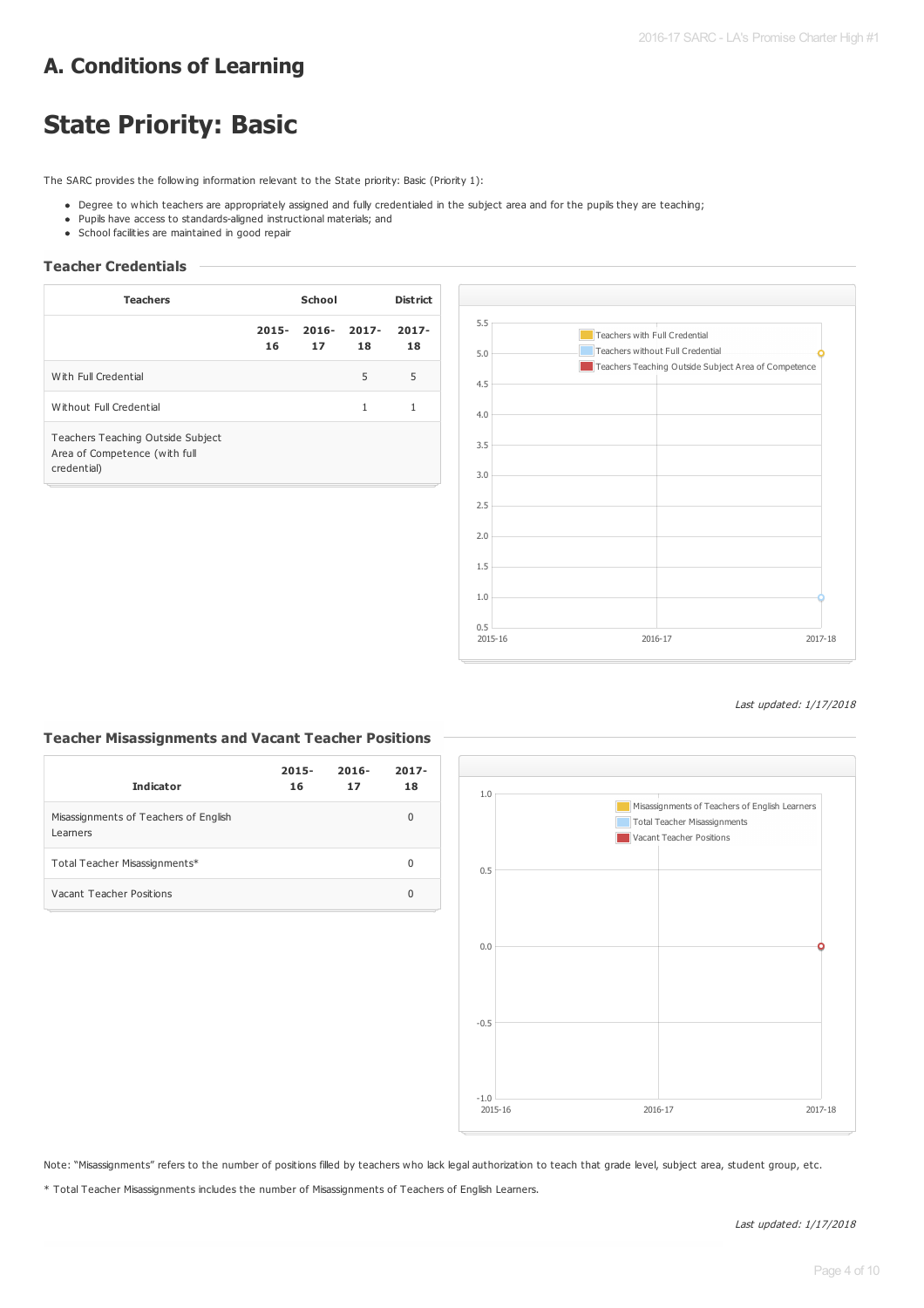### **Quality, Currency, Availability of Textbooks and Instructional Materials (School Year 2017-18)**

Year and month in which the data were collected: August 2017

| Subject                                          | Textbooks and Instructional Materials/year of<br>Adoption                                                                             | <b>From Most Recent</b><br>Adoption? | Percent Students Lacking Own Assigned<br>Copy |
|--------------------------------------------------|---------------------------------------------------------------------------------------------------------------------------------------|--------------------------------------|-----------------------------------------------|
| Reading/Language Arts                            | Pearson: myPerspectives, Grade 9<br>Pearson: iLit CA ELL, Grade 9<br>Grand Central Publishing, Harper Lee: To Kill a<br>Mockingbird   | Yes                                  | $0.0 \%$                                      |
| Mathematics                                      | Pearson: enVision Math Algebra 1, Grade 8/9                                                                                           | Yes                                  | $0.0 \%$                                      |
| Science                                          | Discovery Education: Science Techbook, Grades 9-12<br>Earth & Space<br>٠<br>Chemistry<br>$\bullet$<br>Biology<br>Physics<br>$\bullet$ | Yes                                  | $0.0 \%$                                      |
| History-Social Science                           |                                                                                                                                       |                                      | $0.0 \%$                                      |
| Foreign Language                                 |                                                                                                                                       |                                      | 0.0%                                          |
| Health                                           |                                                                                                                                       |                                      | $0.0 \%$                                      |
| Visual and Performing Arts                       |                                                                                                                                       |                                      | $0.0 \%$                                      |
| Science Lab Eqpmt (Grades<br>$9-12)$             | N/A                                                                                                                                   | N/A                                  | $0.0 \%$                                      |
| Note: Cells with N/A values do not require data. |                                                                                                                                       |                                      |                                               |

Last updated: 1/17/2018

## **School Facility Good Repair Status**

Year and month of the most recent FIT report: December 2017

|                                                                    |        | <b>Repair Needed and</b><br><b>Action Taken or</b><br><b>Planned</b> |
|--------------------------------------------------------------------|--------|----------------------------------------------------------------------|
| <b>System Inspected</b>                                            | Rating |                                                                      |
| Systems: Gas Leaks, Mechanical/HVAC,<br>Sewer                      | Good   |                                                                      |
| <b>Interior: Interior Surfaces</b>                                 | Good   |                                                                      |
| Cleanliness: Overall Cleanliness,<br>Pest/Vermin Infestation       | Good   |                                                                      |
| Electrical: Electrical                                             | Good   |                                                                      |
| Restrooms/Fountains: Restrooms,<br>Sinks/Fountains                 | Good   |                                                                      |
| Safety: Fire Safety, Hazardous Materials                           | Good   |                                                                      |
| Structural: Structural Damage, Roofs                               | Good   |                                                                      |
| External: Playground/School Grounds,<br>Windows/Doors/Gates/Fences | Good   |                                                                      |

## **Overall Facility Rate**

Year and month of the most recent FIT report: December 2017

Overall Rating Good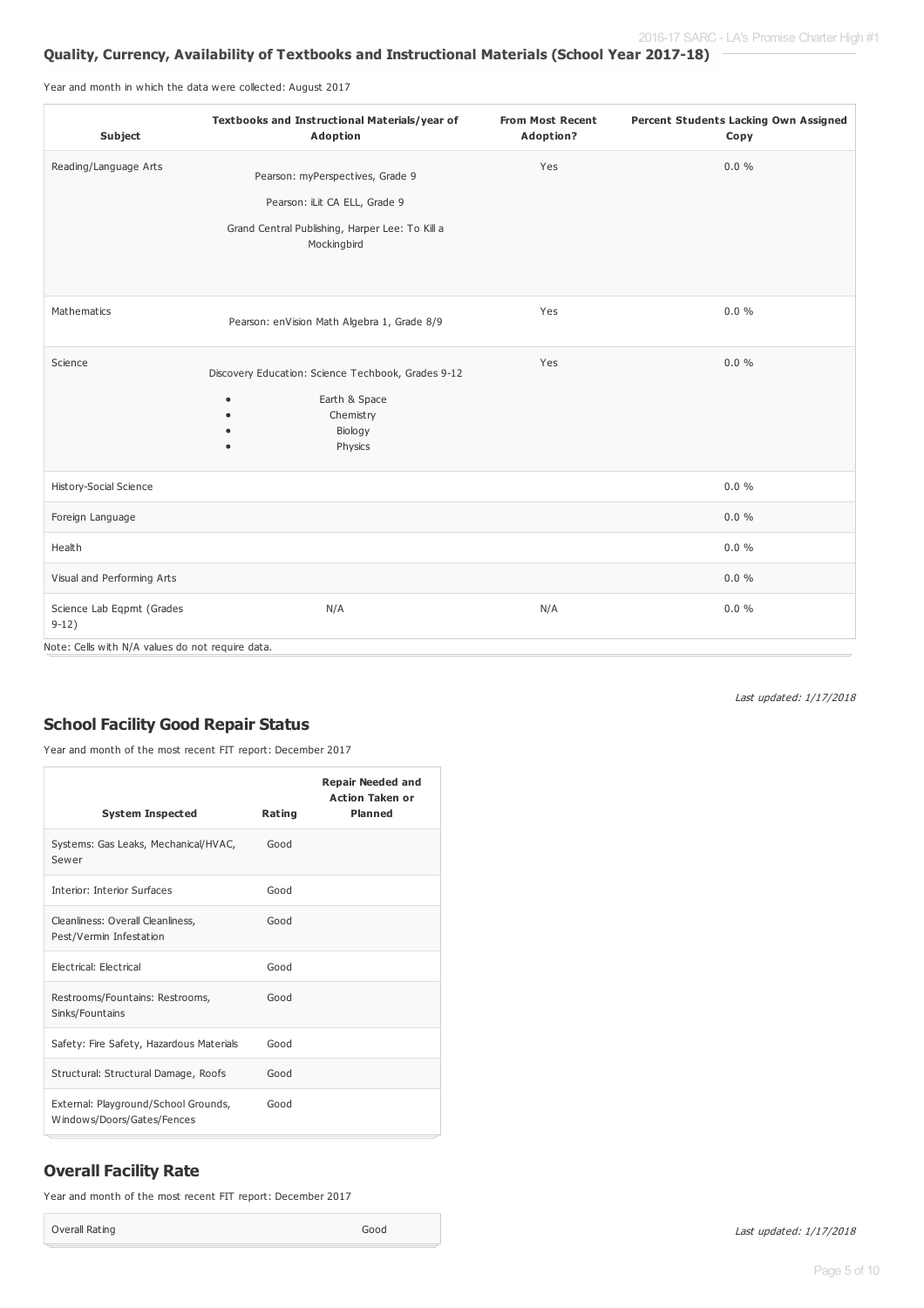## **B. Pupil Outcomes**

# **State Priority: Pupil Achievement**

The SARC provides the following information relevant to the State priority: Pupil Achievement (Priority 4):

- **Statewide assessments** (i.e., California Assessment of Student Performance and Progress [CAASPP] System, which includes the Smarter Balanced Summative Assessments for students in the general education population and the California Alternate Assessments [CAAs] for English language arts/literacy [ELA] and mathematics given in grades three through eight and grade eleven. Only eligible students may participate in the administration of the CAAs. CAAs items are aligned with alternate achievement standards, which are linked with the Common Core State Standards [CCSS] for students with the most significant cognitive disabilities); and
- The percentage of students who have successfully completed courses that satisfy the requirements for entrance to the University of California and the California State University, or career technical education sequences or programs of study.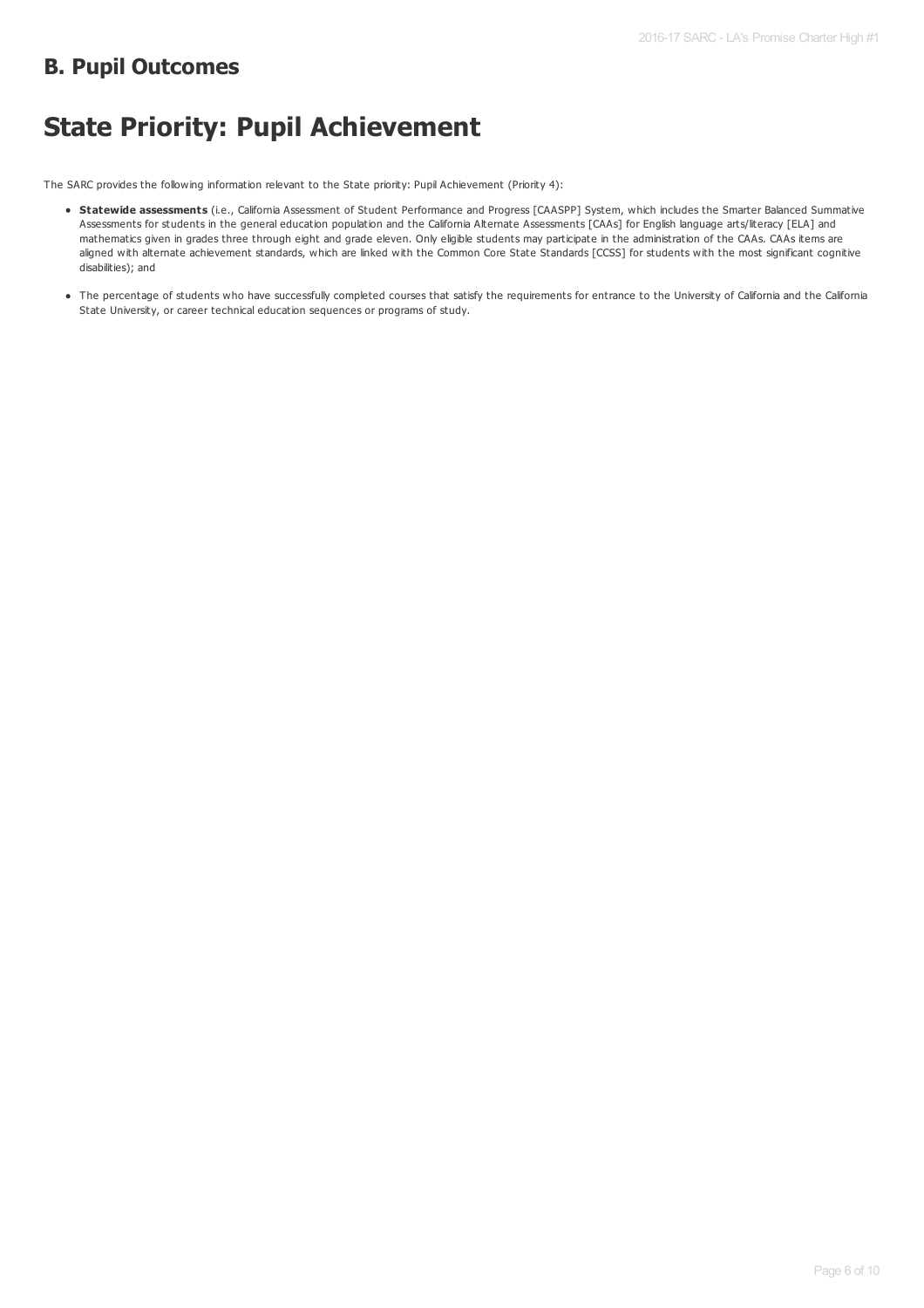# **State Priority: Other Pupil Outcomes**

The SARC provides the following information relevant to the State priority: Other Pupil Outcomes (Priority 8):

Pupil outcomes in the subject area of physical education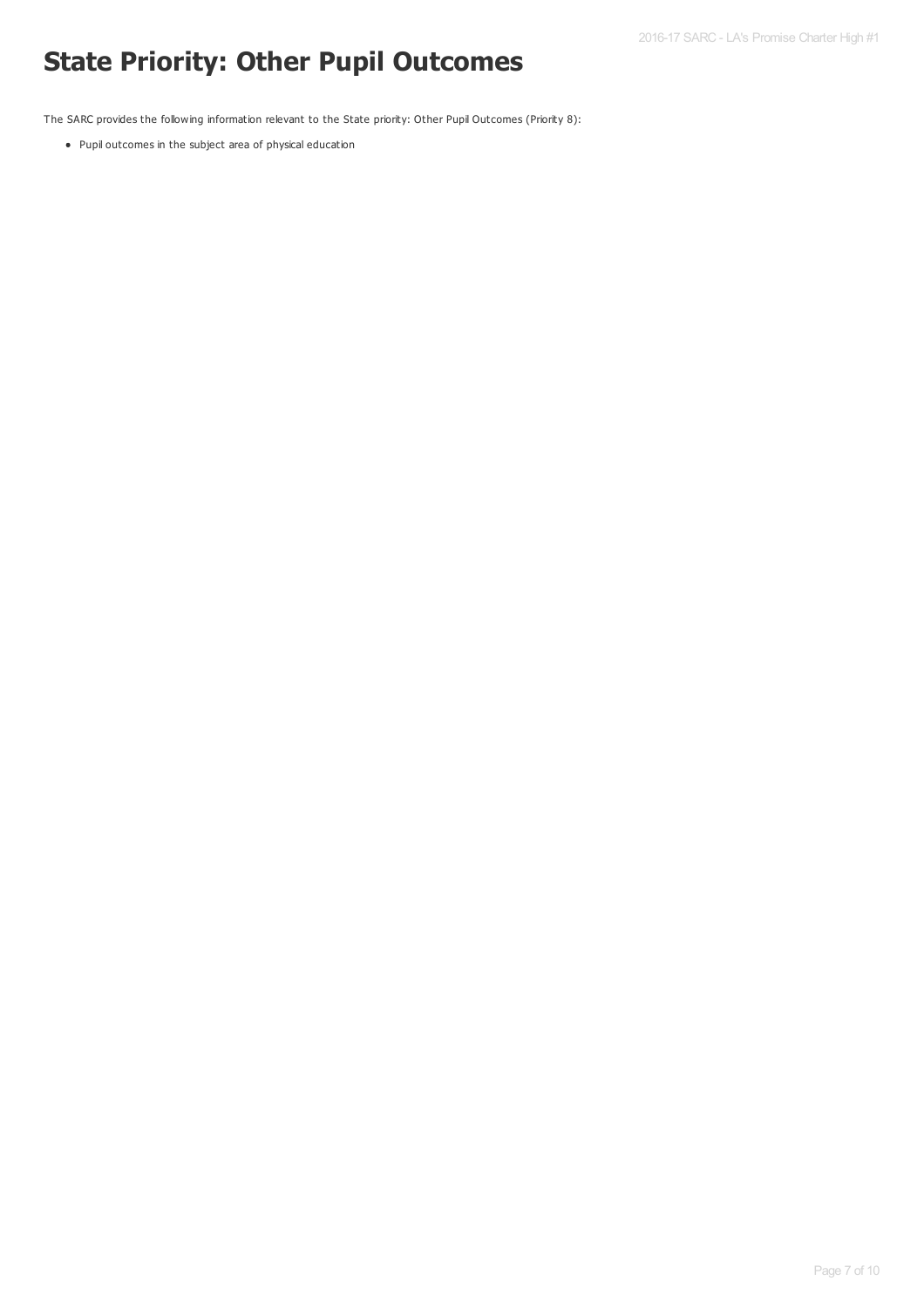## **C. Engagement**

# **State Priority: Parental Involvement**

The SARC provides the following information relevant to the State priority: Parental Involvement (Priority 3):

Efforts the school district makes to seek parent input in making decisions for the school district and each schoolsite

#### **Opportunities for Parental Involvement (School Year 2017-18)**

LA Promise Fund believes parents are key stakeholders helping us guide and prepare students within our network for success in college, career and life. Our signature Promise Parent Program is composed of various engagement opportunities for parents/guardians within the Promise network. Our Parent Centers serve as community hubs to provide such opportunities, which include but are not limited to; the Promise Volunteer Program, Promise Parent College, the School2Home workshop series, School Site Council and a diverse offering of academic and empowerment workshops and trainings. Our goal is continue to cultivate a college going culture in South Los Angeles, by providing pathways to college and career readiness.

For more information contact Monica Cardona, Director of Parent Engagement for the LA Promise Fund, at monicac@lapromisefund.org or (213) 745-4928 ext. 5131

## **State Priority: Pupil Engagement**

Last updated: 1/17/2018

The SARC provides the following information relevant to the State priority: Pupil Engagement (Priority 5):

- High school dropout rates: and
- High school graduation rates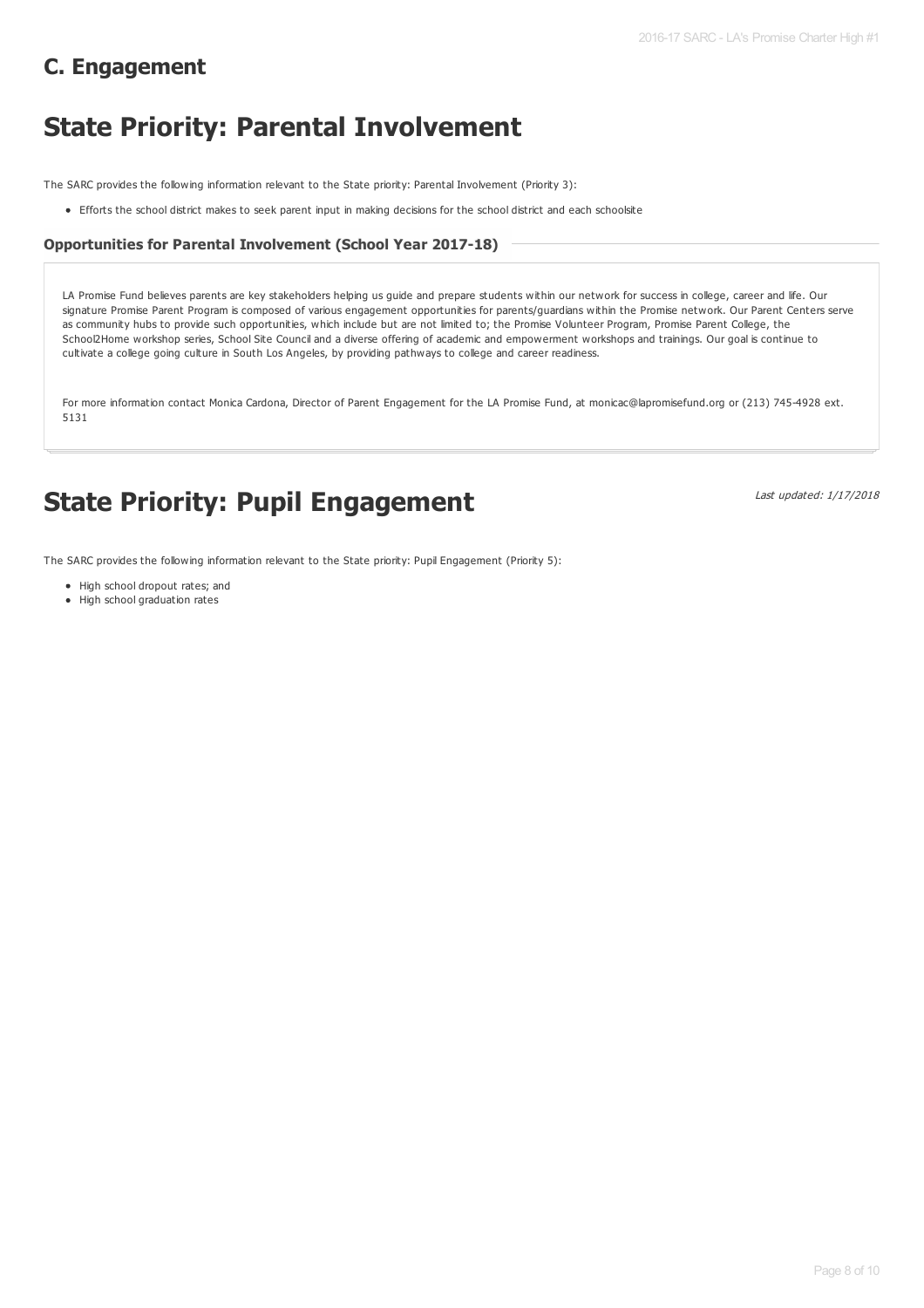# **State Priority: School Climate**

The SARC provides the following information relevant to the State priority: School Climate (Priority 6):

- Pupil suspension rates;
- Pupil expulsion rates; and
- Other local measures on the sense of safety

## **School Safety Plan (School Year 2017-18)**

LA's Promise Charter High School #1 has a comprehensive safety plan in place. However, this being the school's inaugural year, the School Safety Plan as outlined in EC sections 33126 and 35256 has not been finalized. The school will begin the process of seeking stakeholder feedback and analysis before having it approved and finalized by the School Site Council by March 1.

Last updated: 1/17/2018